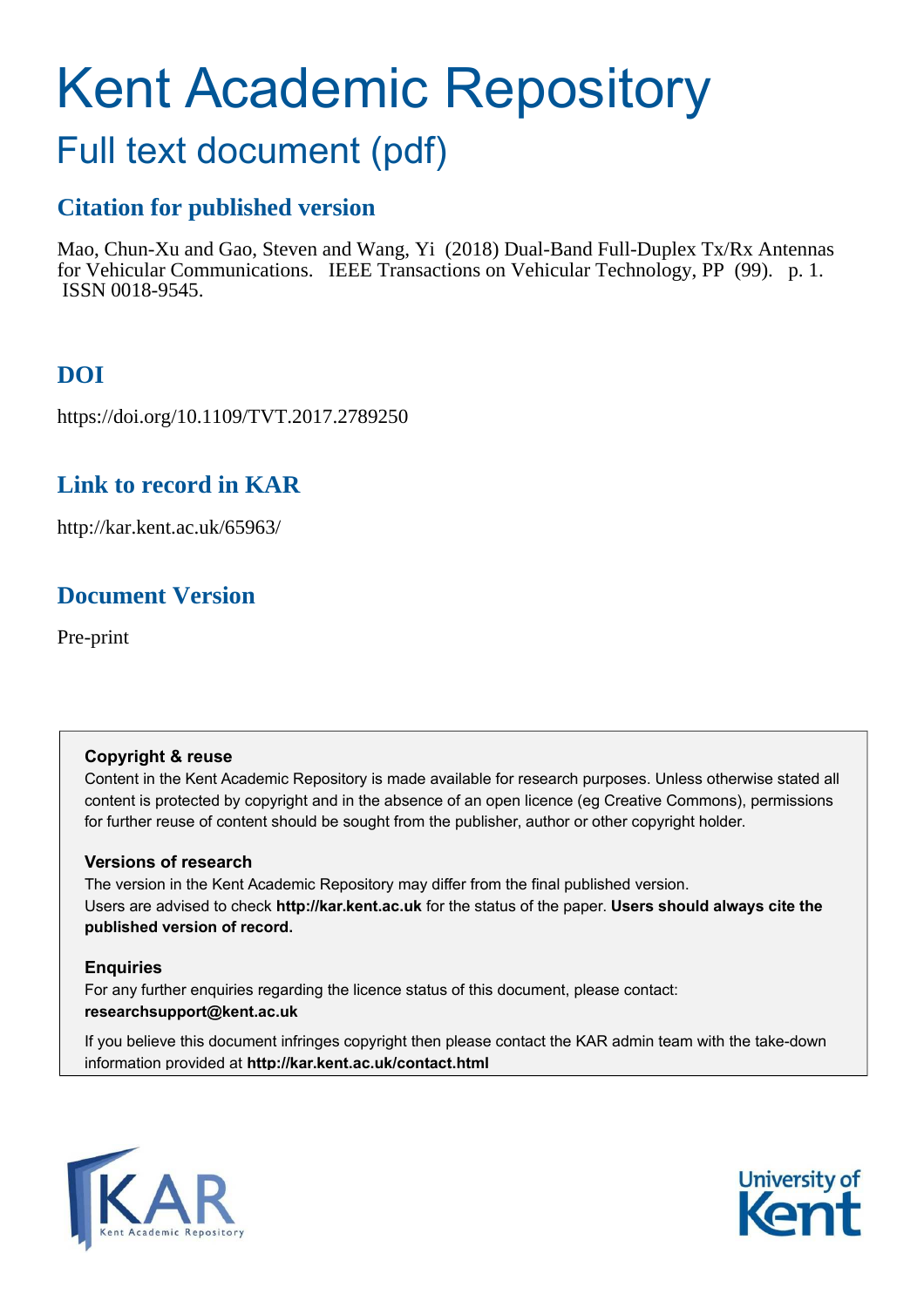## Dual-Band Full-Duplex Tx/Rx Antennas for Vehicular Communications

Chun-Xu Mao, Steven Gao, Senior Member, IEEE, Yi Wang, Senior Member, IEEE

**Abstract— This paper proposes a novel, highly integrated and full-duplex antenna/array for intelligent transport systems (ITS) applications. Different from traditional single-port antennas, this genre antenna has two highly isolated ports with different operation bands (channels). It supports the full-duplex operation mode fulfilling uplink and downlink simultaneously. The other contribution of this work is that the antenna combines several functions, such as filtering, duplexing and radiating, into one single component, forming a multifunctional device. This highintegration design approach leads to the removal of the traditionally separated filters, duplexers and the interfaces between them, resulting in a compact RF frontend with reduced size, weight and complexity. These properties could also reduce the potential cost of the ITS. Low-cost microstrip antenna is employed in this design and the two operation bands are achieved by appropriately arranging the locations and couplings among the resonators. To improve the channel isolation and suppress out-of-band interference, cross-coupling is introduced to generate transmission nulls. To verify the concept, one antenna**  element and two  $2 \times 2$  arrays at C-band are designed, prototyped **and tested. All the measurements agree well with the simulations, showing two full-duplex channels of 4.58 - 4.83 GHz and 5.86 - 6.2 GHz for transmitting and receiving, respectively. The proposed antennas also show excellent performance in terms of channel isolations, frequency selectivity, out-of-band rejections, radiation patterns and gains.** 

**Index Terms— Antenna, antenna array, duplexing, filtering, highly integrated, low cost, vehicular communications.** 

#### I. INTRODUCTION

NTELLIGENT Transportation Systems (ITS) will significantly INTELLIGENT Transportation Systems (ITS) will significantly influence our future daily life as they emerge to provide numerous applications related to traffic safety and traffic efficiency. Vehicular communication plays an important role in the realization of these applications as it enables the direct information exchange between vehicles. In the past decade, lots of effort have been put into the research on the applications, architectures, protocols and channel models of vehicular communications [1]-[12]. However, very little work focusing on the radio frequency (RF) frontends of the vehicular communication has been reported in the open

Manuscript submitted on February 27, 2017; This work is supported by UK EPSRC under Contract EP/M013529/1.<br>UK EPSRC grant EP/N013529/1. and YW is supported by UK EPSRC under



communication, (b) vehicle-to-vehicle communication.

 Since the RF frontends will support the transmission and reception of the signals between vehicles and the requirements of the vehicular-based communications are usually different from the traditional wireless communications, it is worthwhile to pay more attention to the research on the vehicular-based RF frontends [13].

 The vehicular communication can be classified into two application scenarios: vehicle-to-infrastructure communication and vehicle-to-vehicle communication, as shown in Fig. 1. For the vehicle-to-infrastructure communication, as shown in Fig. 1(a), the transceiver on-board exchanges information with a roadside unit (RSU), which is a part of the infrastructure. The applications of this kind include: intersection collision warning, emergency vehicle warning, wrong way driving warning, traffic condition warning and signal violation warning, etc [2]. In ITS, information can also be exchanged or shared between vehicles, as shown in Fig. 1(b). This real-time communication can effectively reduce the driving risk by providing the warnings such as intersection collision, overtaking collision, head on collision and rear end collision. Both scenarios require the RF frontends of the communication entities to facilitate the full-duplex operation where the transmission and reception can be processed simultaneously. The RF frontends (the antennas in particular) are also demanded to have high isolation between the Tx and

**Commented [YW2]:** ?

C. X. Mao and S. Gao are with School of Engineering and Digital Arts, University of Kent, UK (cm688@kent.ac.uk).

Y. Wang is with the Department of Engineering Science, University of Greenwich, UK.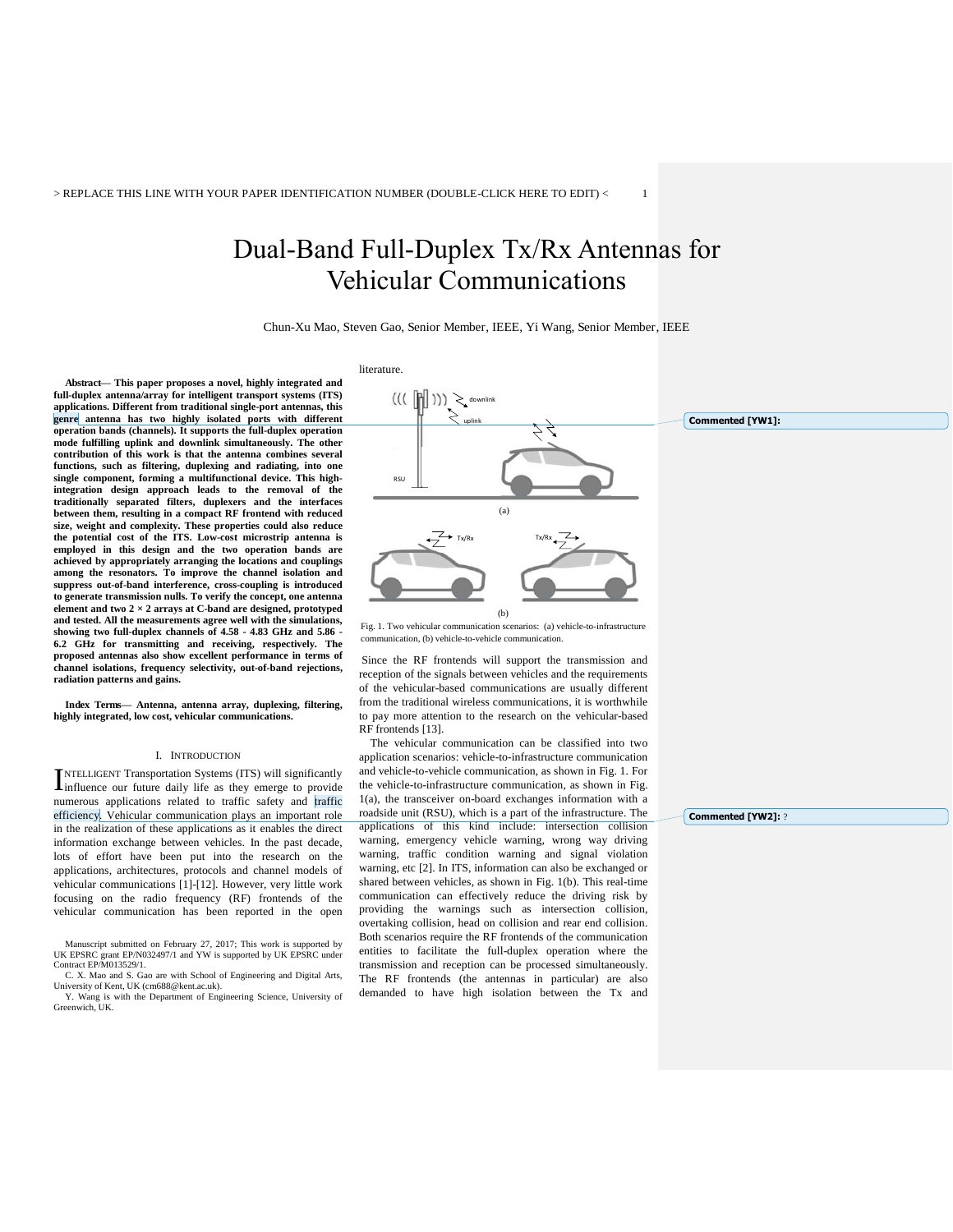

Fig. 2. The block diagrams of (a) a traditional separated Rx/Tx system, (b) an integrated Rx/Tx system.

Rx channels, high frequency selectivity and good out-of-band rejection performance so as to avoid the potential interferences. Moreover, the economical factor should be taken into consideration as the vehicular communication systems would be massively produced. This paper focuses on the RF frontend design for the vehicle-to-infrastructure scenario.

 To meet these requirements, the integrated design of multifunctional RF frontends is an attractive solution. During the past several years, a lot of works that aim at integrating the passive components such as filters, power dividers, duplexers and antennas into one single device have been reported [14]- [20]. Such integrated designs can effectively reduce the complexity of the RF frontends while providing an improved frequency response. However, these works did not fully consider the requirements of full-duplex operation and compactness for the future vehicular communications. To address this research gap, this paper proposes a novel highlyintegrated full-duplex Tx/Rx antenna with improved frequency selectivity, channel isolation and out-of-band rejection. In addition, two antenna arrays are conceived to enhance the gain.

#### II. RF FRONTEND ARCHITECTURES AND SPECIFICATIONS

#### A. RF frontend architecture

To support the full-duplex Rx/Tx operations in vehicular

communications while mitigating the interferences between the  $\overline{\phantom{a}}$ 

| TABLE-L<br>SPECIFICATIONS OF THE FULL-DUPLEX ANTENNA |                                                 |  |  |
|------------------------------------------------------|-------------------------------------------------|--|--|
| Frequency bands                                      | Uplink: $fl = 4.7$ GHz;<br>Downlink: $f2=6$ GHz |  |  |
| Fractional bandwidths                                | Low-band: 5.0%; high-band: 5.0%                 |  |  |
| Polarization characteristics                         | Vertical polarization                           |  |  |
| Isolation between bands                              | 30 dB                                           |  |  |
| Cross-polarization level                             | $-30dB$                                         |  |  |
| Gain fluctuation in-bands                            | $\pm 0.5$ dB                                    |  |  |
| Inter-channel gain suppression                       | 20 dB                                           |  |  |
| Antenna element size                                 | $0.5\lambda \times 0.5\lambda$                  |  |  |

Rx/Tx channels, two different frequency bands are usually used in receiving and transmitting modules. Fig. 2 compares the block diagrams of a conventional separated Rx/Tx systems and the proposed integrated Rx/Tx system. For the conventional system in Fig. 2(a) the Rx and Tx system have two independent processing blocks with different frequencies. One of the disadvantages is that two groups of antennas and bandpass filters are required to facilitate the full-duplex operation, which leads to a bulky and complicated RF frontend at both vehicle side and infrastructure side.

 Looking at the block diagram in Fig. 2(b), the Tx antenna and the Rx antenna are replaced by one single dual-port fullduplex antenna, which operates at f1 and f2 simultaneously while providing a high channel isolation. Furthermore, the separate bandpass filters are removed by the integrated filtering characteristics of the full-duplex antenna. The size, weight, complexity and therefore the cost of the system can be significantly reduced. Such a compact full-duplex antenna is most suitable for the applications of vehicular communication.

#### B. Specifications

The targeted specifications for the full duplex filtering antenna are listed in Table-I. The antenna works at C-band and the central frequencies for the uplink and downlink operations are 4.7 and 6.0 GHz, respectively. The fractional bandwidths (FBW) for both bands are required to be above 5%. The two operation bands are expected to have consistent vertical polarization characteristics. An inter-channel isolation of 30 dB between the uplink and downlink is demanded. The antenna is also required to have a high polarization purity with the cross-polarization level lower than -30 dB at both operations. Additionally, a flat gain response  $(\pm 0.5$  dB) in the passbands and high inter-channel gain suppression (20 dB) are targeted. To further conceive an array antenna, the duplex antenna element, including the two feeding/filtering channels, should be confined in an area of  $0.5 \lambda \times 0.5 \lambda$ . These stringent specifications lead to a number of challenges in the design.

**Commented [YW3]:** This comparison may be an overstatement. As far as I know, most of the full-duplex system is like Fig. 2(b). Fig. 2(a) is rarely used. Probbaly you should focus on the comparison between a cascaded duplexer-antenna and an integrated one.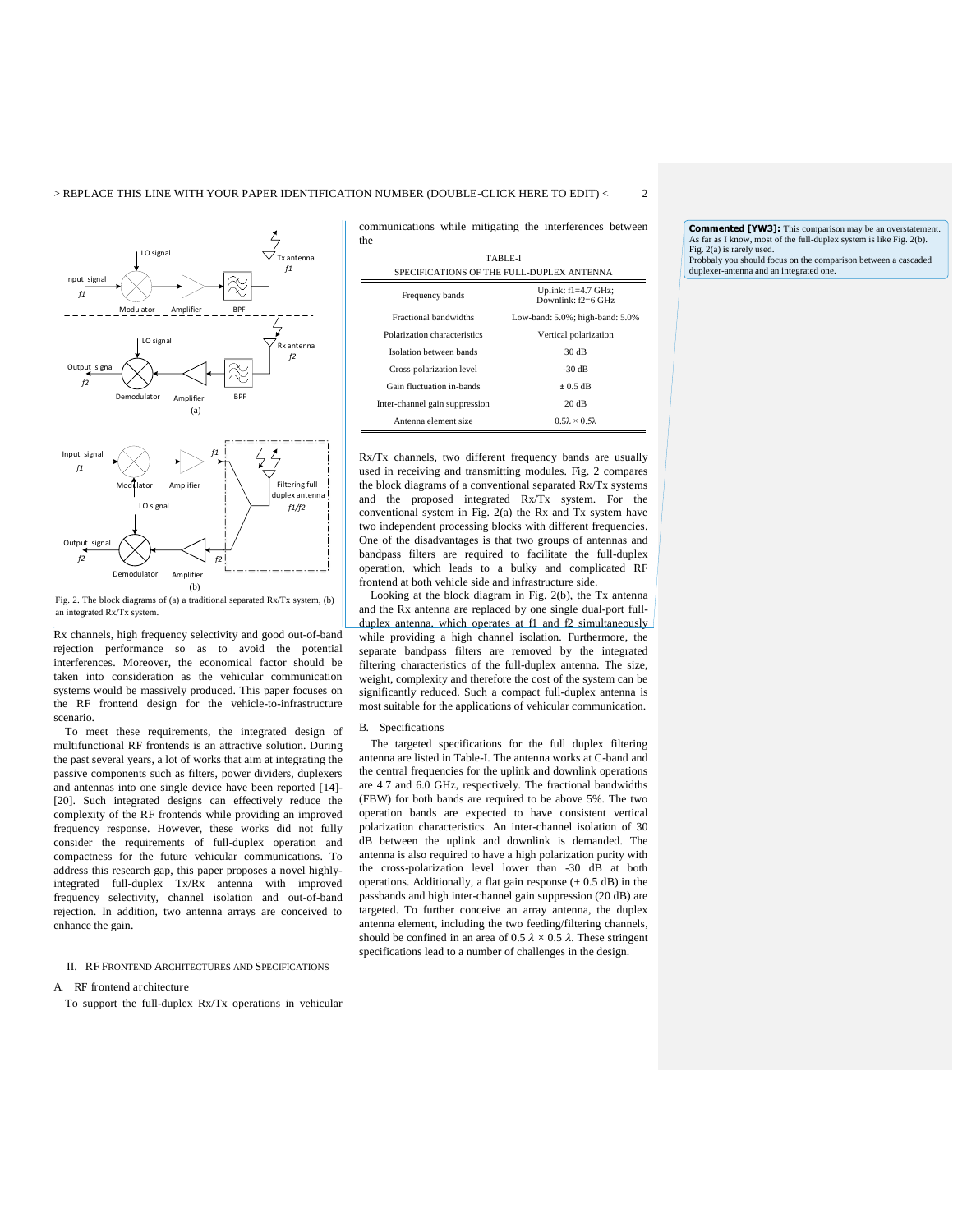



Fig. 3. Configuration of the proposed dual-port full-duplex antenna element: (a) front view, (b) side view and (c) back view.

#### III. DUAL-PORT FULL-DUPLEX ANTENNA ELEMENT

In this section, the structure of the dual-port full-duplex antenna element and its operation mechanism are first explained by using the coupling topology and the corresponding coupling matrix. Then, the approach of realizing the full-duplex is illustrated. To further improve the frequency selectivity and out-of-band rejection, the implementation of non-adjacent cross-coupling is discussed.

#### A. Configuration

Fig. 3 shows the configuration of the proposed dual-port full-duplex filtering antenna element. It has a stacked structure, containing two substrates and a thin Rohacell foam between them. Viewing from the front, the radiation element is a square patch printed on the top layer of the upper substrate, as shown in Fig. 3(a). The feeding networks and the resonators of the two channels are placed on the bottom layer of the lower substrate, as shown in Fig. 3(c). There are two sets of open-loop resonators with different resonant TABLE-II

| PARAMETERS OF THE PROPOSED ANTENNA: (MM) |                         |      |     |  |  |                                                                |       |                |
|------------------------------------------|-------------------------|------|-----|--|--|----------------------------------------------------------------|-------|----------------|
|                                          |                         |      |     |  |  | $Lp$ $Lg$ $Ls$ $Ws$ $H_1$ $H_2$ $H_3$                          | Wf    | $L_{01}$       |
|                                          |                         |      |     |  |  | 17.6 50 12 0.9 0.813 1 0.813 1.8                               |       | 6.35           |
|                                          |                         |      |     |  |  | $L_{02}$ $L_{11}$ $L_{12}$ $L_{13}$ $L_{21}$ $L_{22}$ $L_{23}$ | $S_1$ | S <sub>2</sub> |
|                                          |                         |      |     |  |  | 3.5 6.35 5 2.3 6.35 3.3 1.15                                   | 0.4   | 0.4            |
|                                          | $D_1$ $D_2$ $D_3$ $D_4$ |      |     |  |  |                                                                |       |                |
| 0.75                                     | 0.65                    | 1.15 | 0.6 |  |  |                                                                |       |                |

frequencies  $(f_1$  and  $f_2)$  adopted as the channel filters for the uplink and downlink operations. They are joined together by a hairpin resonator in the middle. It should be noted that the hairpin and the patch are synchronically tuned to  $f_0$  of 5.4 GHz, which is different from the  $f_1$  and  $f_2$  of the two filtering channels. The patch and the feeding structures/resonators share the same ground plane, which is printed on the top layer of the bottom substrate. Such configuration not only makes the design more integrated but also reduce the adverse interference between the radiation unit and the feeding structures/resonators. A slot-line etched in the ground plane is used to enable the electromagnetic coupling between the hairpin resonator and the patch.

In this work, half wavelength resonators (open-loop and hairpin) are used. The relationship between the lengths of the resonators and the resonant frequencies can be approximately calculated using the following expressions [21],

$$
2 \cdot (\mathbf{L}_{11} + \mathbf{L}_{13}) + \mathbf{L}_{12} \approx \frac{c}{2 \cdot f_1 \sqrt{\varepsilon_r}}
$$
 (1)

$$
2 \cdot (L_{21} + L_{23}) + L_{22} \approx \frac{c}{2 \cdot f_2 \sqrt{\varepsilon_r}}
$$
 (2)

$$
2 \cdot L_{01} + L_{02} \approx \frac{c}{2 \cdot f_0 \sqrt{\varepsilon_r}} \approx L_p \tag{3}
$$

where c is the speed of the light in free space,  $\varepsilon$ <sub>r</sub> is the effective permittivity.  $f_1 = 4.7$  GHz and  $f_2 = 6$  GHz are the central frequencies of the two operations, respectively.  $f_0 = 5.4$  GHz is the resonant frequency of the hairpin and the patch. Simulations and optimizations were performed using High Frequency Structural Simulator (HFSS) and the optimized dimensions are presented in Table-II.

#### B. Topology and coupling matrix

The full-duplex antenna in Fig. 3 can be represented using a coupled-resonator network, as shown in Fig. 4. The circles represent single-mode resonators whereas the lines represent the electromagnetic couplings between them. It should be noted that the radiating patch (Resonator-1) also serves as a single-mode resonator. The proposed duplexing antenna is essentially an all-resonator based duplexer with its common port a radiator. The hairpin, as the junction resonator, joins the two sets of resonators as the channel filters. It replaces the traditional transmission-line based junctions in duplexers. The patch and the hairpin both resonate at around  $f_0$ . The coupling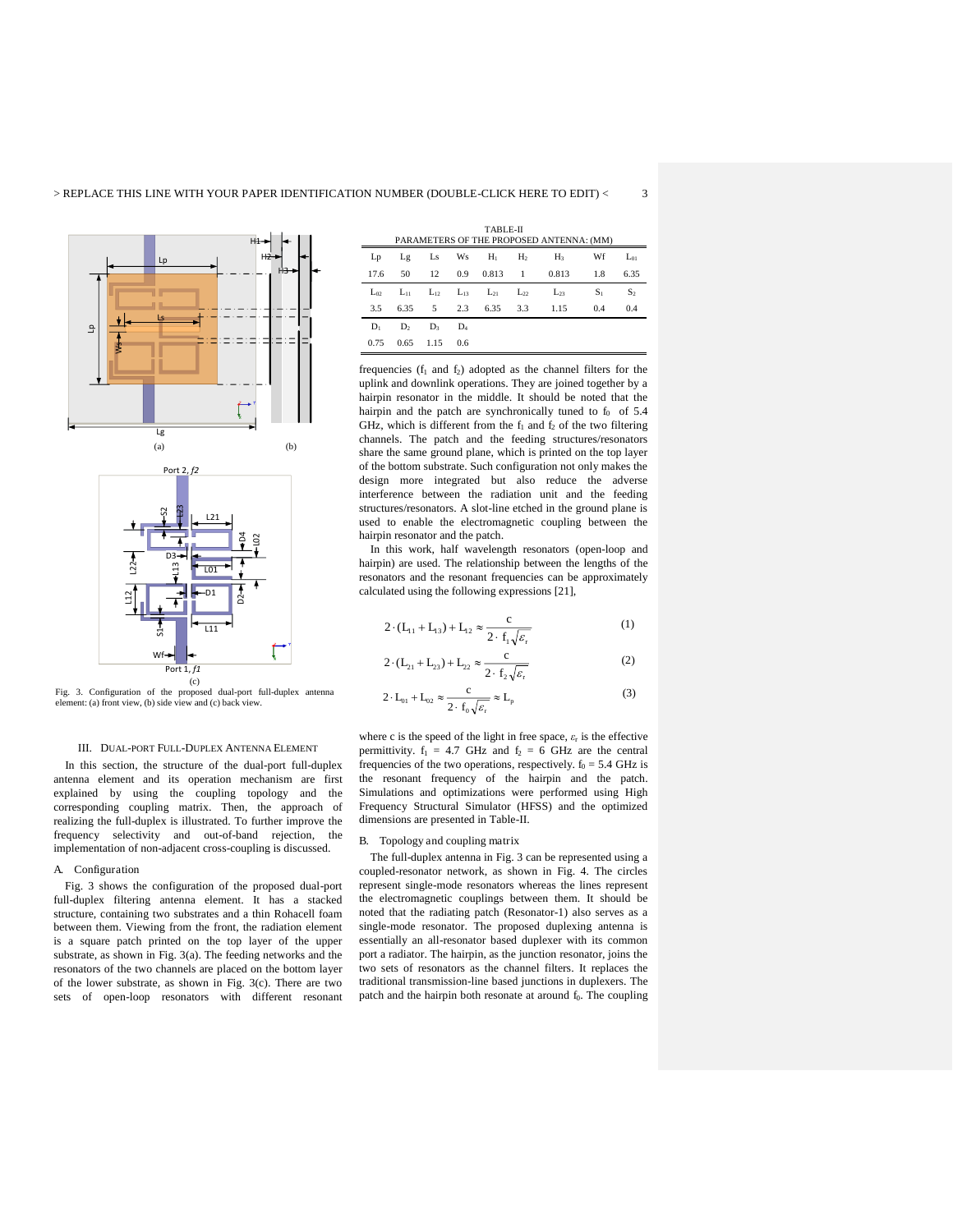$m_{12}$  between them is designed to produce two separate resonant modes  $(f_1 \text{ and } f_2)$  corresponding to the two channel frequencies. These resonances frequencies. These resonances



Fig. 4. The topology of the proposed full-duplex antenna in the form of coupled resonators.

are coupled to the two filtering channels via m<sub>23</sub> and m<sub>25</sub>. A six-resonator (or six-pole) duplexer is formed (including the one-pole from the patch radiator) and each channel is designed to have a 3 rd-order filtering characteristic. It should be noted that cross-couplings between non-adjacent resonators are deliberately introduced between the resonator-2 and the resonator-4 (resonator-6), as indicated by the dash line in Fig. 4. These are used to produce transmission zeros for improving the isolation between the two channels and out-of-band rejection, which will be discussed later. In the topology of Fig. 4, three types of resonators with different resonant frequencies  $(f_0, f_1 \text{ and } f_2)$  are integrated together, leading to a very compact device.

The abovementioned couplings  $m_{ij}$  can be contained in a single coupling matrix [m] that describes the three-port network in Fig. 4. This matrix is linked to the better-known Sparameters of the network via a normalized matrix [A] [22].

$$
[A] = [q] + p[U] - j[m]
$$
 (4)

where [U] is an identity matrix, [m] is the normalized coupling matrix. [q] is a diagonal matrix with only three non-zero elements  $[q]_{ii} = 1/q_{e,i}$  (i = 1, 4, 6) in this case, where  $q_{e,i}$  is the normalised external quality factor from the port attached to the i-th resonator. In the case of Fig. 4, the 'port' attached to resonator-1 (the patch) is equivalent to the free space. So, qe,1 is essentially the coupling from the patch to the free space. The scattering parameters of the network can be expressed as

$$
S_{11} = \pm \left(1 - \frac{2}{q_{e,4}} \left[A\right]_{44}^{-1}\right), \ \ S_{22} = \pm \left(1 - \frac{2}{q_{e,6}} \left[A\right]_{66}^{-1}\right) \tag{5}
$$

The transmission coefficients can be expressed similarly as in [22]. But these are less relevant in this case as the antenna 'port' is not physically measurable. In the real frequency domain, the external quality factors and the coupling matrix can be found by  $Q_{e,i} = q_{e,i}/FBW$  and  $M_{ij} = m_{ij} \times FBW$ . To guide the initial design in this work, the coupling matrix M is synthesized for the topology in Fig. 4. For simplicity, the weak

cross couplings are ignored at this stage. The optimization based synthesis method is used to inversely obtain M from the expected S-parameter responses (e.g. bandwidth and return losses) [22]. For the 5 % low-band centered at  $f_1 = 4.7$  GHz, 5 % high-band centered at 6 GHz and the return loss of 10 dB, the following  $6 \times 6$  coupling matrix M is found,

|       |          | 0.2546 |                          | $\Omega$          |        |                   |
|-------|----------|--------|--------------------------|-------------------|--------|-------------------|
|       | 0.2546   |        | 0.0586                   |                   | 0.0603 | $\Omega$          |
| $M =$ | 0        |        | $0.0586 - 0.2377 0.0405$ |                   |        | $\theta$          |
|       | $\Omega$ |        |                          | $0.0405 - 0.2466$ |        |                   |
|       | 0        | 0.0603 | 0                        | $\Omega$          |        | $0.2356$ $0.0411$ |
|       | 0        |        |                          | $\Omega$          |        | $0.0411$ $0.2476$ |

where M<sub>ij</sub> represents the de-normalized coupling coefficient between the resonator i and resonator j. The external quality factors that represent the coupling between the port P1 and Resonator-4 and between the port P2 and Resonator-6 are  $Q_{e,4}$  $= 33.4$  and  $Q_{e,6} = 34.4$ . From the patch to the free space, this is  $Q_{e,1} = 8.7$ . These are all obtained together with the M matrix.

C. Resonator-coupled dual-band patch antenna

 As can be observed in the coupling matrix, strong coupling  $(M_{12} = 0.2546)$  exists between the patch and the hairpin resonator. This strong coupling helps to achieve the dual-band impedance matching at the two designated operation bands while maintaining a consistent radiation polarization. Fig. 5 illustrates the configuration of the proposed resonator-coupled patch antenna. Using full-wave simulation, the ratio of the two bands  $(f_2 / f_1)$  as the function of the length of the slot (Ls) is obtained and presented in Fig. 6. By adjusting Ls and therefore coupling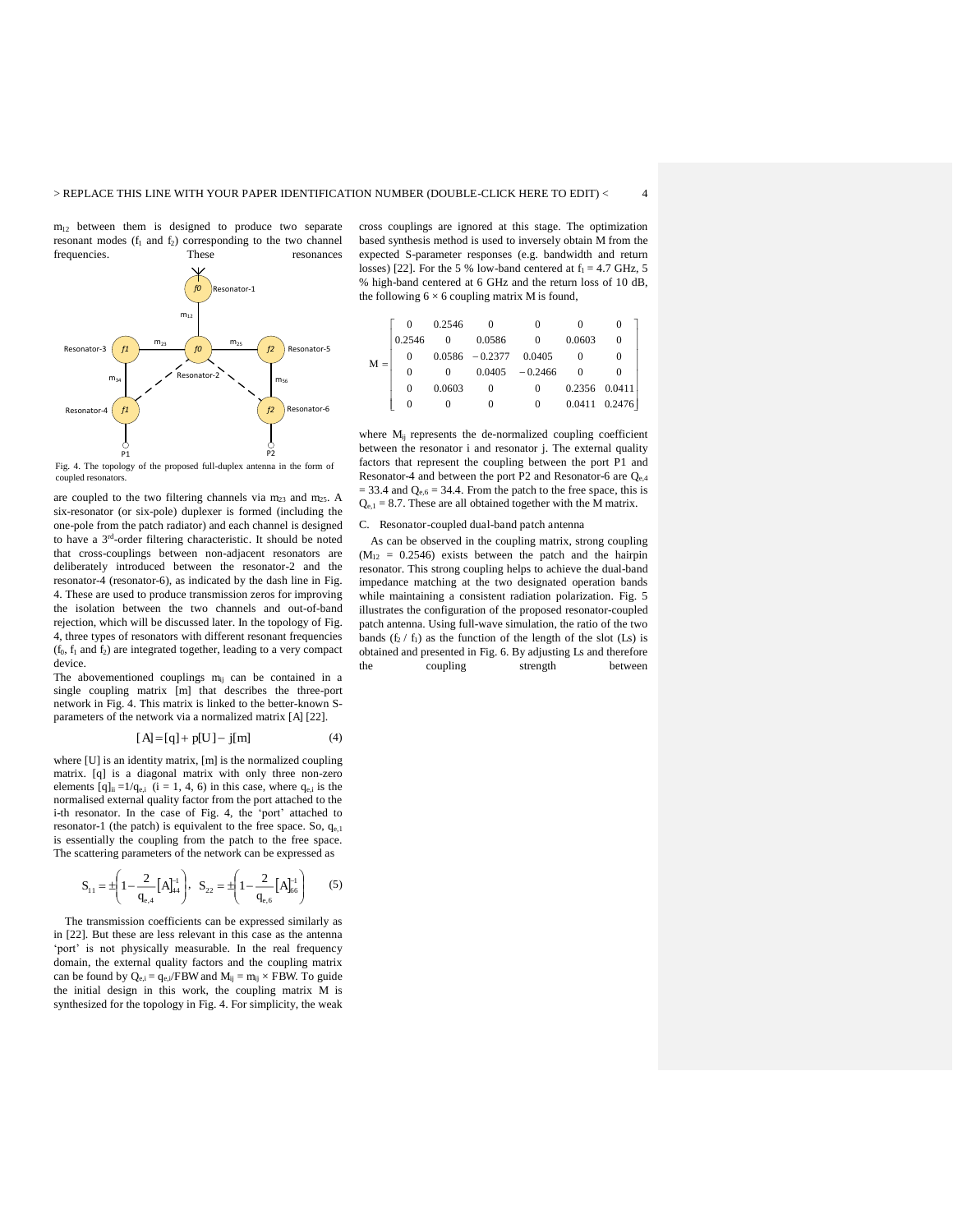



Fig. 6. The frequency ratio  $(f_2 / f_1)$  of the dual-band antenna in Fig. 5 as a function of the length of the slot, Ls.

the patch and the resonator, the frequency ratio  $(f_2 / f_1)$  of the dual-band patch antenna can be tuned. When Ls is 6 mm, the two resonant frequencies are very close to each other ( $f_2 / f_1 =$ 1.07). The frequency ratio increases to more than 1.35 as Ls increases to 14 mm. It should be noted that the width of the slot has a similar effect on the two resonant frequencies, which is not presented here for brevity. To achieve the two frequency bands of 4.7 and 6.0 GHz in this design (frequency ratio is 1.28), Ls is found to be 12 mm.

#### D. Cross-coupling

 Usually, the isolation between the two duplexing channels can be enhanced by using higher order filters, but this will increase the volume and insertion loss of the device. Here, the 3<sup>rd</sup>-order filtering channels are adopted. To further improve the isolation and out-of-band rejection of the duplexing filtering antenna while maintaining a compact size, cross couplings between non-adjacent resonators are introduced to generate additional transmission zeros. To illustrate this concept, two configurations of  $3<sup>rd</sup>$ -order bandpass filters with different layouts are compared. As shown in Fig. 7(a), the first one is a cascaded layout, denoted Type-I. Fig. 7(b) shows the layout adopted in this work (Type-II), where cross coupling is introduced between resonator 1 and 3.



Fig. 7. Two configurations of 3<sup>rd</sup>-order band-pass filters with different layouts: (a) cascaded, Type-I, (b) adopted in this design, Type-II.



Fig. 8. Comparison of transmission responses between the two bandpass filters in Fig. 7.

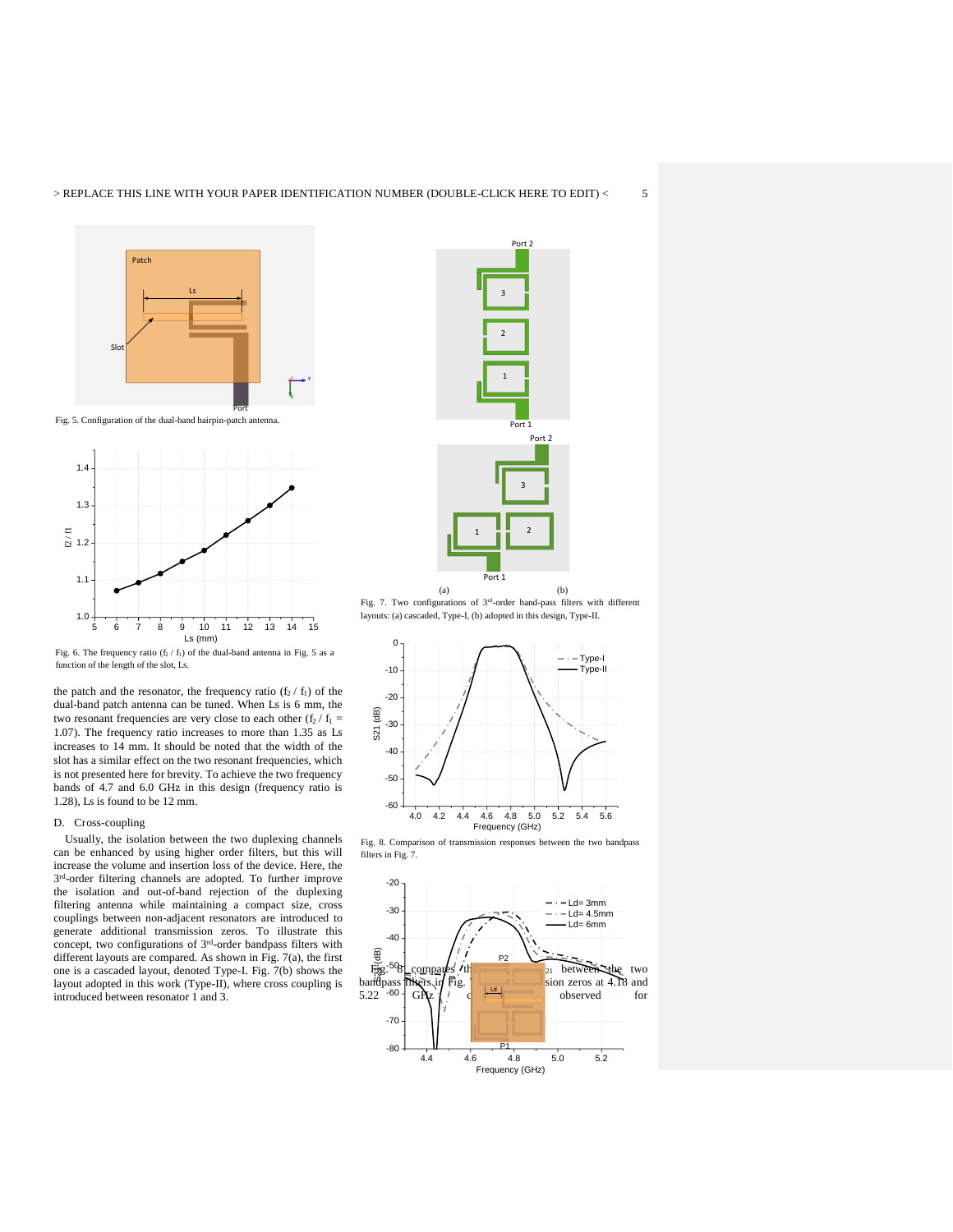

Fig. 10. Simulated current distribution: (a) Port 1 excitation, 4.7 GHz, (b) Port 2 excitation, 6 GHz.

the Type-II filter, which contributes to the improved frequency selectivity and out-of-band rejection. Compared with the Type-I filter, the attenuation at 4.2 GHz (5.2 GHz) is increased from 35 dB (26 dB) to 50 dB (42 dB). When the cross coupling configuration is used in the duplexing antenna design, the isolation between the two channels can be improved without increasing its footprint. Fig. 9 shows the  $S_{21}$ (isolation) between the two channels/ports as a function of the locations of the hairpin resonator, measured by Ld in the inset of Fig. 9. This location is used to tune the cross coupling. It can be seen that the transmission zeros move to lower frequency as Ld increases.

#### E. Current distribution

 Fig. 10 shows the simulated current distribution on the patch of the proposed dual-port full-duplex antenna. When Port 1 is excited at 4.7 GHz, as shown in Fig. 10(a), the current on the patch is symmetric but its path is slightly distorted around the slot line. The extended current path leads to an operation frequency lower than the patch's intrinsic resonance. When Port 2 is excited at 6 GHz, as shown in Fig.





Fig. 11. Configurations of the two  $2 \times 2$  full-duplex antenna arrays: (a) Array-I, with a 3<sup>rd</sup>-oder filtering response and a traditional quarterwavelength transformer feeding network; (b) Array-II, with a 4<sup>th</sup>-order filtering response and a novel filtering power dividing network. Ds = 36 mm,  $TL1 = 8.6$  mm,  $TL2 = 6.8$  mm,  $Tw1 = 1$  mm,  $Tw2 = 1$ mm.

similar current distribution but with a shorter path can be seen. It is evident that the antenna works at its fundamental mode (TM01) for both frequencies (channels). As a result, the fullduplex antenna has the consistent radiation and polarization characteristics at the two operation bands.

#### IV. FULL-DUPLEX ANTENNA ARRAY

 To increase the channel capacities of the Tx/Rx devices, especially for the RSUs, array antennas are always desired in the applications. Thanks to the compact size of the proposed full-duplex element in Fig. 3 (less than 0.5  $\lambda$ ), it is very suitable to expand to an array. In this section, two full-duplex  $2 \times 2$  arrays with different feeds and different orders of

**Commented [YW4]:** or equal to ?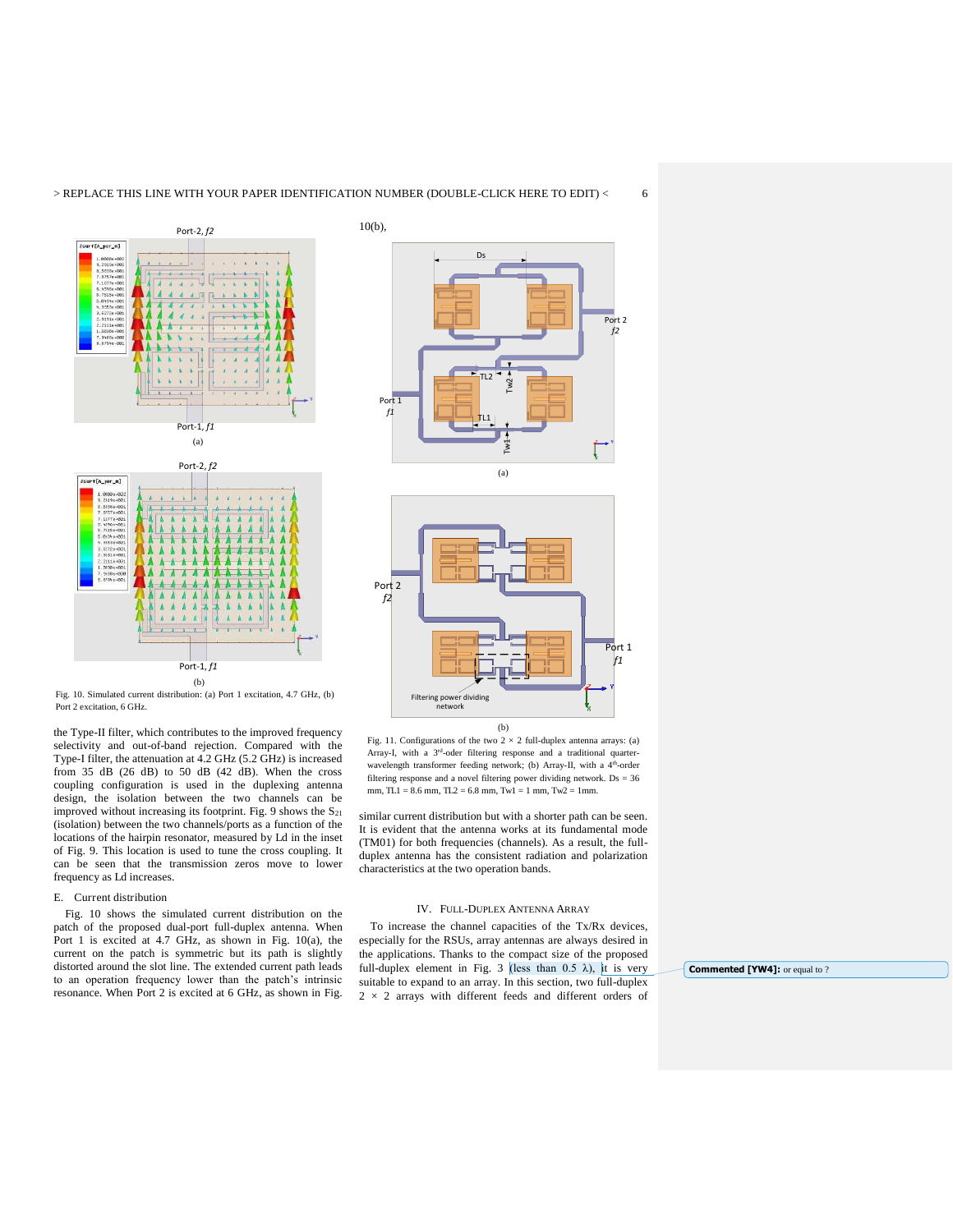filtering are presented.



Fig. 12. Configuration of the 2-way filtering power dividing network in Array-II. Ld = 6.8 mm, Wd = 0.45 mm, S = 0.35 mm.



Fig. 13. Comparison of simulated S-parameters between the two array antennas.

#### A. Array-I

 Fig. 11(a) shows the configuration and feeding networks of the first dual-port full-duplex antenna array, donated as Array-I. It is based on the antenna element presented in Fig. 3. Because the two channels share the same aperture (patch), the spacing between the radiation elements is a trade-off between the efficiency and side-lobe level at the two operation bands. The spacing is chosen to be Ds = 36 mm (?  $\lambda$   $\Box$  $\Box$  $\Box$  $\Box$  $\Box$  $\Box$  $\Box$  $\Box$ ).

 The feeding networks for the two operation bands are designed separately. Port 1 is assigned to feed the low-band operation, whereas Port 2 is used for the high-band. The conventional 4-way power dividers with quarter wavelength transformers are used. The width of the 50  $\Omega$  feed lines is 1.8 mm. For the low-band operation, the length and width of the transformer are  $TL1 = 8.6$  mm and  $Tw1 = 1$  mm, respectively. For the high-band operation, the length and width are TL2 = 6.8 mm and  $Tw2 = 1$  mm.

#### B. Array-II

 To further increase the order of the channels and therefore the frequency selectivity of the full-duplex array, another array is proposed based on a filtering power-dividing network, as



Fig. 14. Comparison of the simulated gains between Array-I and Array-II.

shown in Fig. 11(b). Different from the Array-I, the quarter wavelength transformers are replaced with a resonator-based power dividing network. An enlarged view of it is shown in Fig. 12. The input power is coupled directly from the feed line to two open loop resonators of f1 and f2, respectively. Each of these resonators is then coupled to a channel of the duplexing antenna element without using any impedance transformers. Such an integrated design increases the orders of the filtering channels from 3 to 4 without increasing its size. As a result, the frequency responses such as selectivity, bandwidths, isolations and out-of-band rejection can be improved.

#### C. Filtering and harmonics suppression

 Fig. 13 compares the simulated S-parameters of the two proposed array antennas. As can be observed, both array antennas have a good impedance matching and isolation performance at the two operation channels. For Array-I, there are three reflection zeros at each band, exhibiting a 3 rd-order filtering function. The bandwidths of the low- and high-band are 250 MHz and 300 MHz, respectively. The isolations between them are 30 dB and 28 dB. As for Array-II, four reflection zeros can be identified at each operation channel. The additional reflection zero results from the integrated filtering power dividing network. Therefore, a 4<sup>th</sup>-order filtering response is achieved. Compared with that of Array-I, the bandwidths, frequency selectivity and the isolations of the Array-II are all improved. The bandwidths of the low- and high-band operations are increased to 280 MHz and 350 MHz. The isolations at the low- and high-band are improved by 6 dB and 4 dB, respectively. It should also be noted that Array-II exhibits a sharper roll-off at both edges of the two bands, which is beneficial to the frequency selectivity.

 Fig. 14 compares the simulated gain responses of the two array antennas at both operation bands. It is observed that the two antennas show a similar and flat gain curve within the passbands, but different out-of-band responses. The Array-II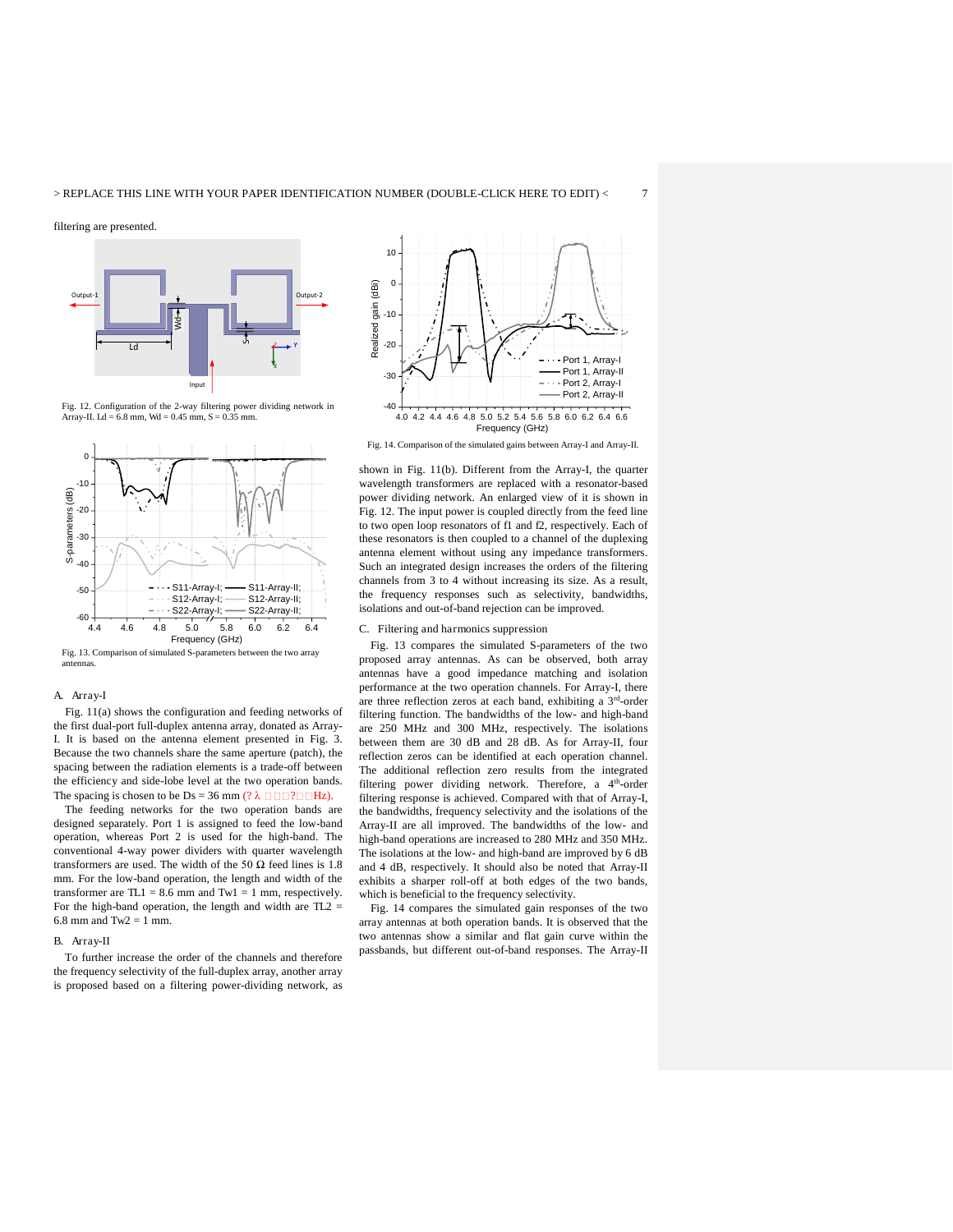

Fig. 15. Simulated antenna gains of Array-II over a broadband.

with the higher order filtering shows a sharper roll-off at the band edges and higher out-of-band rejection than that of the Array-I. For Array-II, there are two clear nulls just outside the passbands, resulting in a rapid reduction of the gain, especially for the low-band operation. At 4.4 and 5.0 GHz (6% beyond the central frequency), the gain of Array-II is reduced by more than 15 dB. Furthermore, the inter-channel rejections of the Array-II have been improved by 10 dB (low-band) and 4 dB (high-band) as compared with Array-I.

 Another noticeable feature of the duplex antenna arrays is the broadband harmonics suppression. Fig. 15 shows the simulated gain curves of the Array-II over a broadband when the two ports are excited, respectively. As can be observed, the antenna has an excellent out-of-band rejection performance with the higher order harmonics significantly suppressed over a wideband up to 13 GHz. For the low-band operation (port 1 excitation), the gains at the harmonics are suppressed by more than 22 dB. When the port 2 is excited, the gains at the harmonics are reduced by over 25 dB.

#### V. RESULTS AND DISCUSSION

The proposed full-duplex antenna element and the two array antennas (Array-I and II) were prototyped and measured to verify the design concepts.

#### A. Full-duplex filtering antenna element

Fig. 16 shows the front and back view of the full-duplex antenna element prototype. The reflection coefficients at the two ports and the isolation between them are measured and presented in Fig. 17. The measured results match very well with the simulations, showing two operation bands from 4.58 to 4.82 GHz (FBW = 5.1%) and 5.87 to 6.2 GHz (FBW = 5.8%) for uplink and downlink. At both bands, the antenna exhibits a 3 rd-order filtering characteristics with a good frequency selectivity. Out of the bands, the antenna also shows a favorable rejection performance with the return loss close to zero. The antenna element has an excellent isolation of over 30 dB at both bands as indicated by  $S_{12}$ .



Fig. 16. Prototype of the proposed dual-port full-duplex antenna element: (a) front-view, (b) back-view.



Fig. 17. Simulated and measured S-parameters of the proposed dual-port full-duplex antenna element.



Fig. 18. Simulated and measured gain of the full-duplex antenna element.

 Fig. 18 shows the simulated and measured realized gains of the dual-port full-duplex antenna element when the two ports are excited, respectively. As can be observed, the measured gains agree well with the simulations. When port 1 is excited (low-band operation), the antenna has a flat gain of about 6.7 dBi from 4.6 to 4.8 GHz. The antenna also exhibits excellent frequency selectivity with the gain rapidly reduced to below - 20 dBi as the frequency decreases to 4.38 GHz or increases to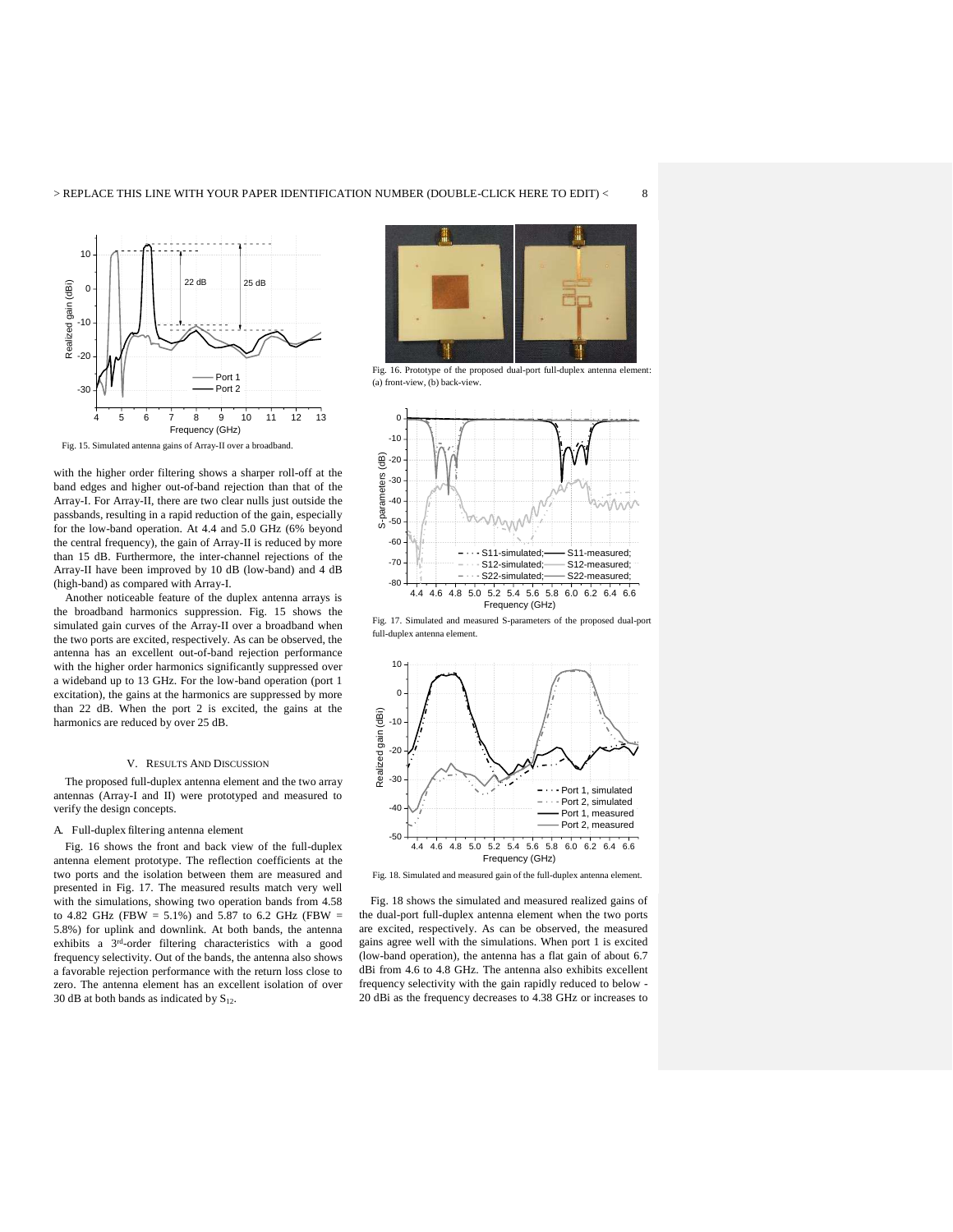



Fig. 19. Simulated and measured normalized radiation patterns of the fullduplex antenna element at 4.7 GHz (port 1 is excited): (a)  $\varphi=0^0$ , (b)  $\varphi = 90^{\circ}$ .

5.08 GHz. The gain is suppressed by more than 30 dB at the high-band (6 GHz). When the port 2 is excited (high-band operation), the antenna has a flat gain of about 8 dBi from 5.88 to 6.18 GHz. The gain is significantly suppressed to below -25 dBi at around 6 GHz, which is 33 dB lower than that of in-band. The minor discrepancies between the simulations and measurements are attributed to the measurement sensitivity.

The simulated and measured normalized radiation patterns of the full-duplex antenna element at 4.7 GHz are presented in Fig. 19. The measurements and simulations agree very well with each other, showing the maximum radiation in the broadside direction. The antenna also exhibits a very pure polarization performance with the measured cross polarization discrimination (XPD) over 30 dB in  $\varphi = 0^0$  (E-plane) and  $\varphi =$ 90<sup>0</sup> (H-plane) planes, respectively.

 Fig. 20 shows the normalized simulated and measured radiation patterns of the full-duplex element at 6 GHz when the port 2 is excited and the port 1 is terminated with 50  $\Omega$ load. As can be seen, the antenna has similar radiation patterns as those in the low-band operation. The measured XPD are



(b) Fig. 20. Simulated and measured normalized radiation patterns of the fullduplex antenna element at 6 GHz (port 2 is excited): (a)  $\varphi=0^0$ , (b)  $\varphi=90^0$ .

over 30 dB in  $\varphi = 0^0$  and  $\varphi = 90^0$  planes. It should be noted that the discrepancies in the backward radiation are caused by the absorber used to mount the antenna in the chamber.

#### B. Full-duplex antenna arrays

 The two dual-port full-duplex antenna arrays (Array-I and II) were also prototyped and displayed in Fig. 21. The two arrays have the same top layer but different bottom layers. Fig. 22 shows the simulated and measured S-parameters of the Array-I. As can be seen, the simulated and measured Sparameters agree well with each other with three identifiable poles in both operation bands. For the low-band operation, the antenna has a bandwidth from 4.57 to 4.82 GHz. When port 2 is excited, the antenna works from 5.86 to 6.2 GHz. Between the two operation bands (ports), the antenna achieves a high isolation with the measured  $S_{21}$  lower than -30 and -28.5 dB at the low- and high-band, respectively.

 Fig. 23 shows the simulated and measured S-parameters of the Array-II. As expected and different from Array-I, Array-II exhibits 4th-order filtering characteristics for both operations with four reflection zeros in each band. The increased order results in wider bandwidths, higher isolation and sharper roll-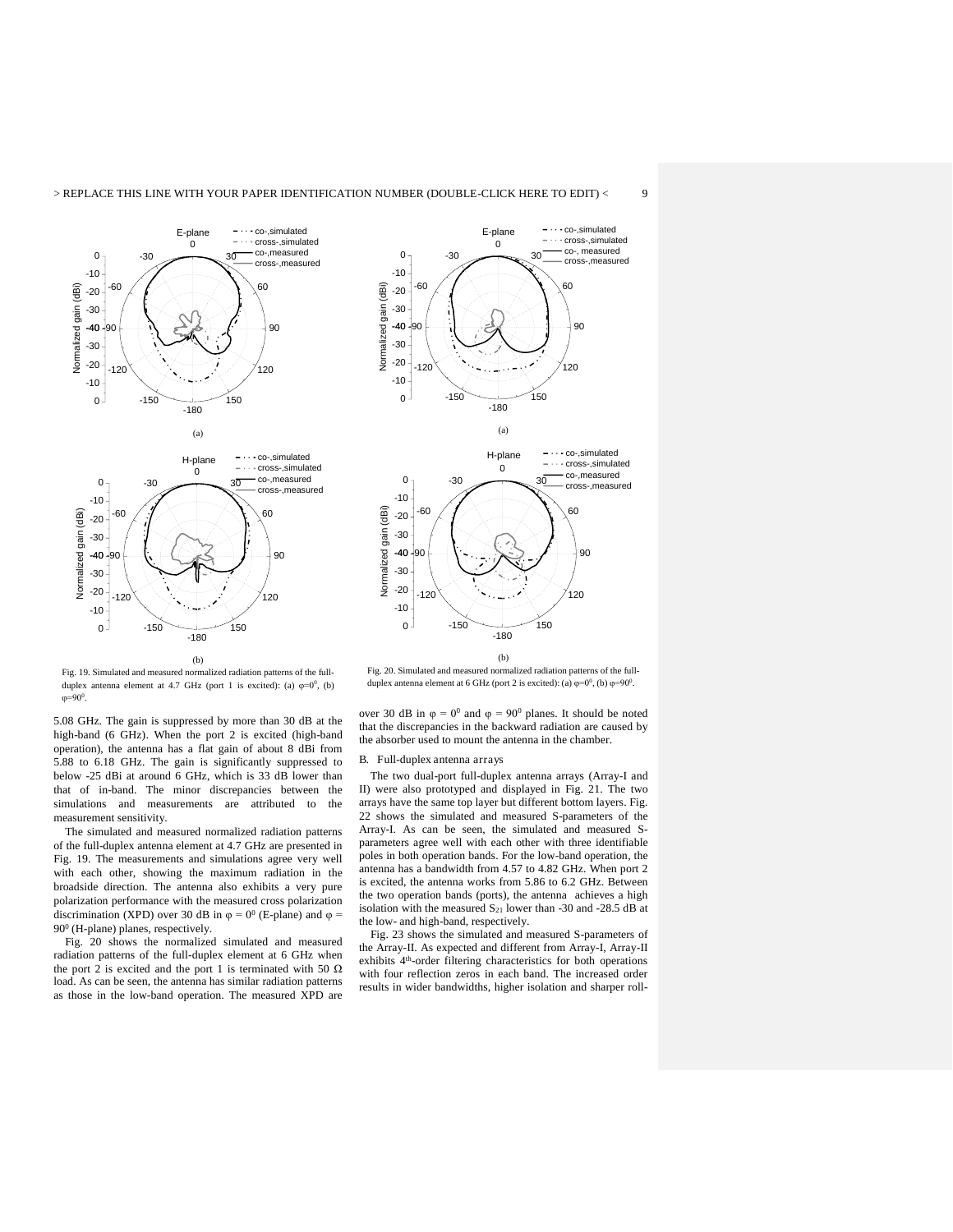





Fig. 22. Simulated and measured S-parameters of the proposed Array-I.



Fig. 23. Simulated and measured S-parameters of the proposed Array-II.

off at the edges of the bands. For the low-band operation, a bandwidth from 4.58 to 4.86 GHz is achieved. The isolation in









Fig. 25. Simulated and measured normalized radiation patterns of the proposed Array-II at 4.7 GHz (port 1 is excited): (a)  $\varphi=0^0$ , (b)  $\varphi=90^0$ .

the low-band is over 33 dB for the measurement. When the antenna works at the high-band, a bandwidth from 5.85 to 6.22 GHz is obtained. The isolation in this band is higher than 32 dB.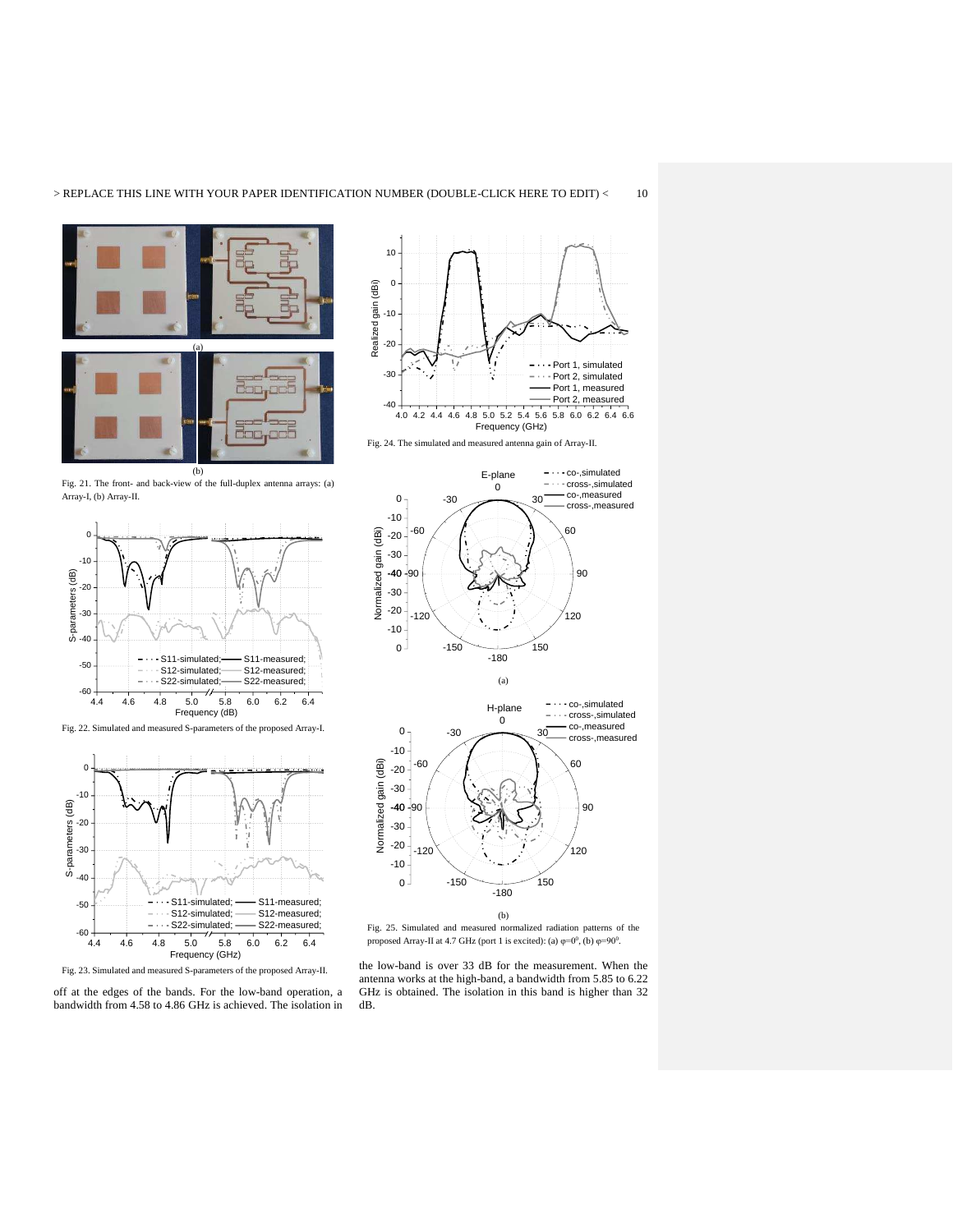



Fig. 26. Simulated and measured normalized radiation patterns of the proposed Array-II at 6.0 GHz (port 2 is excited): (a)  $\varphi=0^0$ , (b)  $\varphi=90^0$ .

 Fig. 24 shows the simulated and measured realized gains of the duplexing Array-II. (For brevity, the gains and the radiation patterns of Array-I are not presented in this paper.) The measured results agree reasonably well with the simulations. For the low-band operation, the antenna exhibits a flat gain about 10.2 dBi from 4.6 to 4.82 GHz. At around 6 GHz (high-band operation), the gain is reduced to below -15 dBi, which is more than 25 dB lower than that in-band. For the high-band operation, the antenna has a flat gain of 12.5 dBi from 5.88 to 6.2 GHz. The gain is suppressed to below -22 dB at around 4.7 GHz. It should also be noted that there are two nulls at both sides of each passbands, which lead to sharp rolloff at the edges of the two bands and therefore the improved frequency selectivity.

The simulated and measured normalized radiation patterns of the other full-duplex antenna array (Array-II) at the lowband are presented in Fig. 25. The measurements and simulations agree well with each other. The antenna shows a good radiation characteristics in  $\varphi = 0^0$  and  $\varphi = 90^0$  planes. The measured cross polarization discrimination (XPD) is over

| TADL E-III                                      |  |
|-------------------------------------------------|--|
| COMPARISON OF THE PROPOSED FULL DUPLEY ANTENNAS |  |

| Antennas<br>proposed | Order<br>of<br>channel   | Bandwidth<br>(low-/high-<br>band) | Isolation<br>(low-/high-<br>band) | Inter-channel gain<br>suppression (low-<br>/high-band) |  |
|----------------------|--------------------------|-----------------------------------|-----------------------------------|--------------------------------------------------------|--|
| Element              | 3 <sup>rd</sup><br>oder  | 5.1% / 5.4%                       | 32dB /30dB                        | 30dB /36dB                                             |  |
| Array-I              | 3 <sup>rd</sup><br>oder  | 5.3% /5.7%                        | 30dB /28dB                        | $-/-$                                                  |  |
| Array-II             | 4 <sup>th</sup><br>order | 6.0% / 6.1%                       | 35dB /33dB                        | 26dB /38dB                                             |  |

TABLE-III

28 and 27dB in E-plane ( $\varphi = 0^0$ ) and H-plane ( $\varphi = 90^0$ ), respectively.

 Fig. 26 presents the normalized radiation patterns of the Array-II at 6 GHz (high-band operation) when port 2 is excited and port 1 is terminated with a 50  $\Omega$  load. As can be observed, the antenna shows the expected radiation patterns with the maximum radiation also in the broadside. However, the main beam is narrower than that of the low-band operation due to the larger electrical size of the aperture at the higher frequency. The measured XPD of the array are over 29 dB and 32 dB in  $\varphi = 0^0$  and  $\varphi = 90^0$  planes, respectively.

 The results of the three dual-port full-duplex antennas are summarized in Table-III for comparison. The comparison is focused on the filtering orders of the channel, bandwidths, isolation and inter-channel gain suppression. It can be seen that the element and Array-I have similar bandwidths whereas the bandwidth of the Array-II is slightly increased due to the higher order filtering channels (4<sup>th</sup>-order versus 3<sup>rd</sup>-order). The isolation of the Array-II at the low- and high-band are 35 and 33 dB, which is an increase of 5 dB compared with the Array-I. The results achieved have met the specifications in Table-I.

#### VI. CONCLUSION

In this paper, a novel dual-port highly integrated full-duplex antenna/array with filtering characteristics were exploited to meet the operation scenarios of the vehicular communication. Such integrated RF frontend could significantly reduce the volume and cost of the Tx/Rx modules by combining the Rx and Tx antennas and removing the separate bandpass filters of the transceiver. The concept and design methods for achieving the full-duplex antenna element and arrays were detailed. The technical contributions also include the generation of the additional transmission zeros, which improve the in-band frequency selectivity and out-of-band rejection. Another advantage of this integrated filtering duplex antenna is the removal of the transmission-line based interfaces and the losses associated with them. The measured results verified the design concepts, showing the excellent performance in terms of bandwidths, isolation, radiation patterns, gains and harmonics suppression.

#### **REFERENCES**

[1] S. Biswas, R. Tatchikou, F. Dion, "Vehicle-to-vehicle wireless communication protocols for enhancing highway traffic safety," IEEE Communications Magazine, vol. 44, no. 1, pp. 74-82, Jan. 2006.